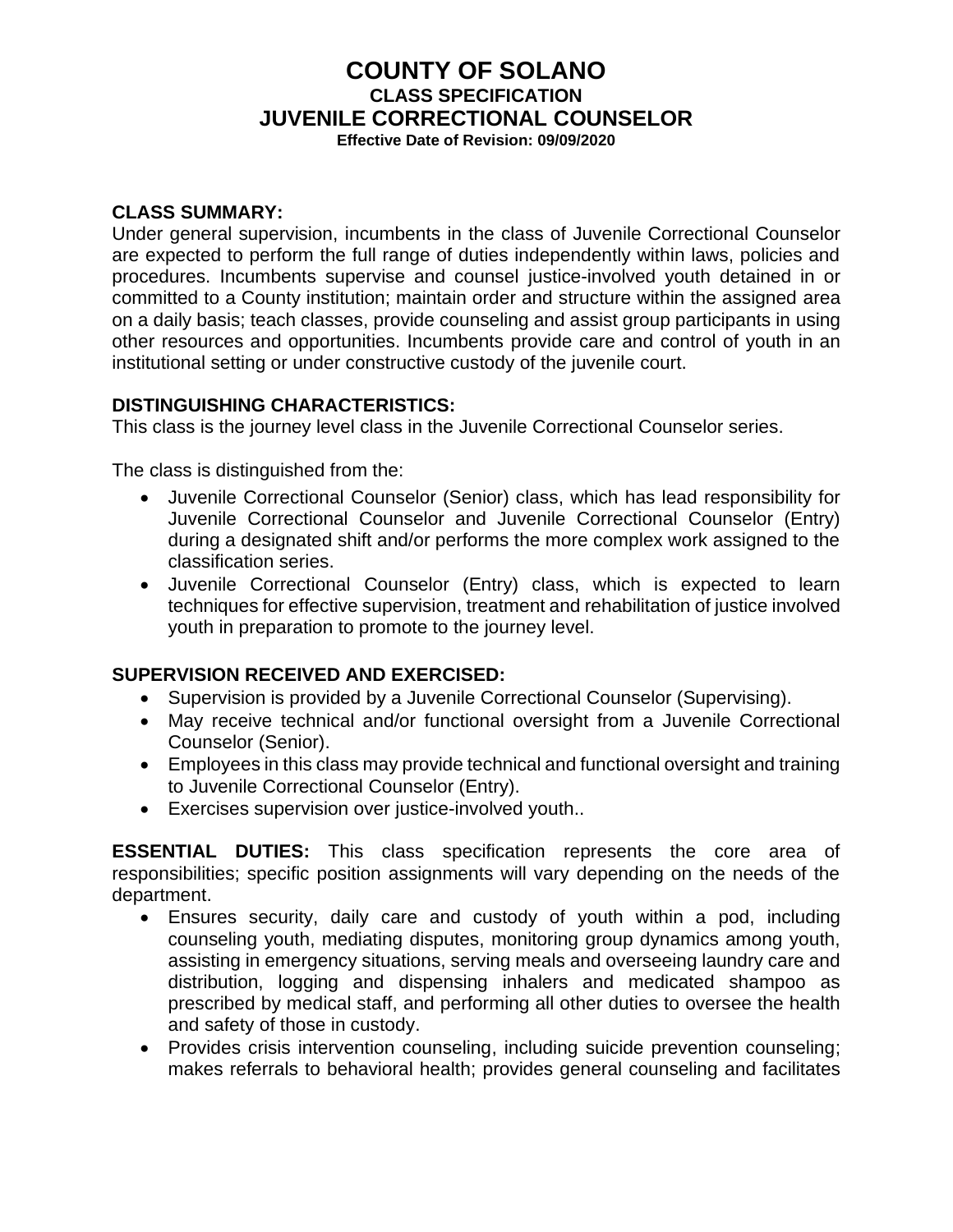programs to give support to or to modify youth behavior; may give personal guidance and counseling youth who are confined.

- Facilitates the Cognitive Behavioral Training (CBT) groups; implements behavioral management program; conducts CBT mini-cycles with youth; creates and monitors weekly and monthly case plans.
- Manages assaultive behavior; prepares behavior summaries and written daily observations, including special incident reports for youths on a daily basis or as needed; enforces the policies and procedures of the institution.
- Processes the intake and release of youths including searches, screening for medical needs; processes and enters information onto a variety of documents, forms and logs; inventories possessions; provides information to relevant personnel, parents, and agencies as to youth status, etc.; orients all youth to the facility setting and to staff expectations; instructs youth in social and life skills.
- Plans recreation and other structured activities for medium to large groups of justice involved youth of varying ages, ability, gender, and sophistication.
- Monitors individual and group behavior and attitudes to avoid and manage conflicts; maintains constant observation; conducts safety and security checks; conducts authorized felony or misdemeanor searches of youth and all required institutional searches; supervises work, school and study time, mealtime, cleanup, visits, and all other activities of the youth; documents the behavior of individuals by writing timely reports and keeping accurate records.
- Inspects incoming and outgoing mail; calculates and records point totals for behavior management; issues supplies.
- Transports youth to medical, dental, court or other mandatory appointments including applying appropriate restraints for transport; ensures that vehicles are devoid of contraband and coordinates vehicle repair; provides emergency medical First Aid treatment as needed.
- Conducts drug testing of youth.
- Attends and participates in meetings, trainings, classes and seminars; assists in training new and lower level personnel.
- Assists in providing treatment in a community-based program; assists in rehabilitation by facilitating an integrated system of care, utilizing the expertise of other agencies and personnel; facilitates conferences with families and assigned personnel; acts as a liaison with and supports families; provides vocational assessments and educational support.
- May appear in court to answer questions or serve as a witness.

# Field-related Assignments:

*In addition to some or all of the duties outlined above:*

- Becomes familiar with the circumstances of the youth by interviewing the youth/family, outside agencies, relatives, employers, and schools officials; reviews files; sets goals for conduct; explains the nature and conditions of release; arranges for referral to other agencies; makes follow-up contacts with various legal representatives, social services, school and other agencies.
- Supervises the conducts and welfare of youth; monitors compliance with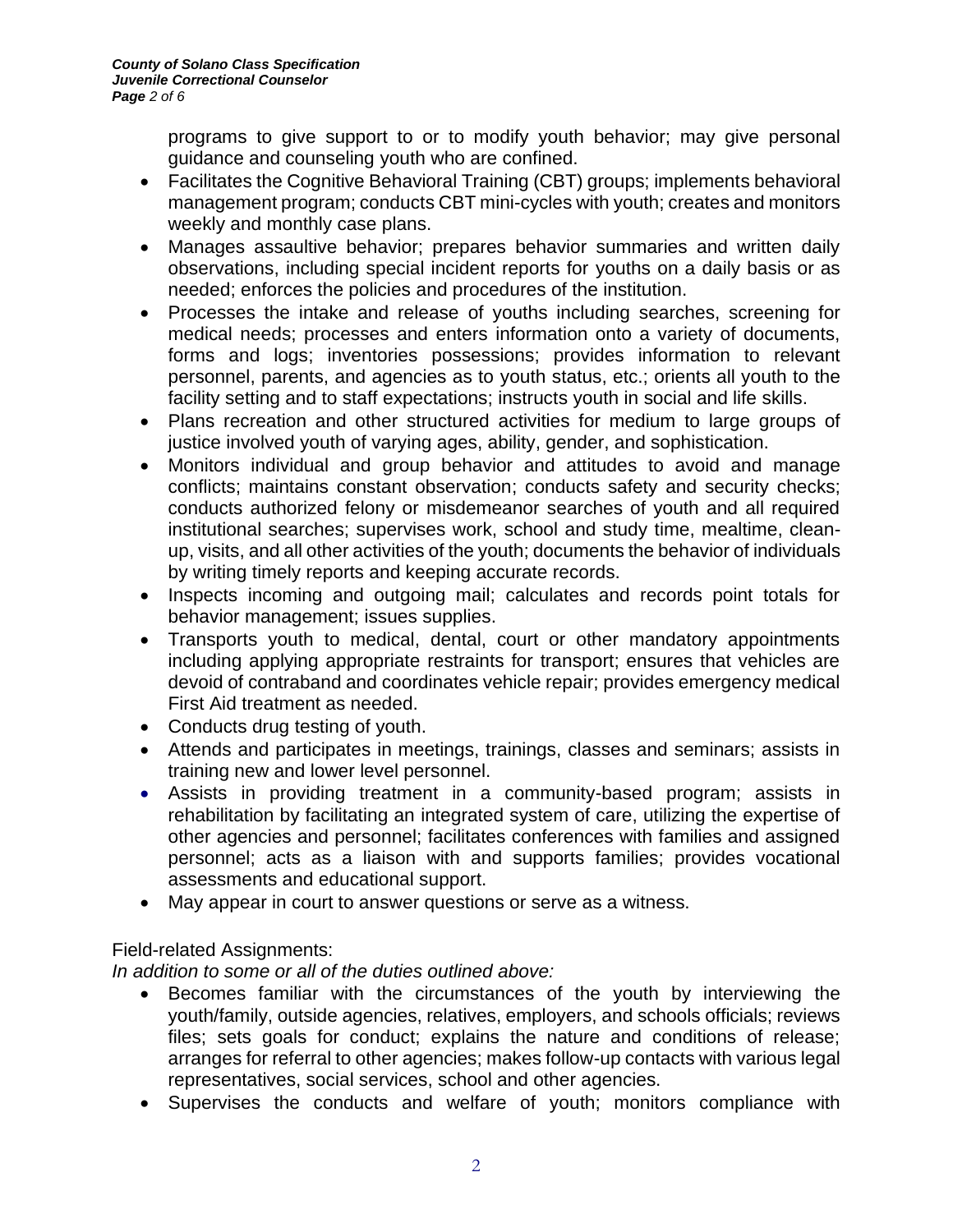conditions of release and evaluates adjustments to home, school, and community; modifies status as necessary; counsels youth/family.

• Prepares case reports with recommendations for continuations, modifications or termination of status; maintains logs, cases, files and records.

### **EDUCATION AND EXPERIENCE:**

**Education:** Completion of thirty (30) semester units is required from an accredited college or university preferably in criminology, social work, psychology, sociology or a closely related field.

**AND**

**Experience:** One year of related experience supervising groups in a detention facility equivalent to Juvenile Correctional Counselor (Entry) in Solano County.

# **LICENSING, CERTIFICATION AND REGISTRATION REQUIREMENTS:**

- Applicants are required to possess, or have the ability to obtain, a valid California driver's license, Class C.
- Incumbents are required to possess a current First Aid and Personal Safety certificate or obtain one within 60 days of appointment.
- Incumbents are required to possess a current CPR certificate or obtain one within 60 days of appointment.
- Applicants are required to have completed the Juvenile Counselor Core Course certified by the California Board of State and Community Corrections Standards and Training for Correctional Programs or equivalent.
- Applicants are required to have completed Section 832 of the California Penal Code or equivalent.
- Peace Officers must meet minimum standards concerning citizenship, age, character, education and physical/mental condition as set forth in Section 1031 of the California Government Code.

Note: All licenses, certificates and registrations must be kept current while employed in this class.

# **REQUIRED KNOWLEDGE, SKILLS AND ABILITIES:**

### **Knowledge of:**

- Facility rules and policies, laws and regulations as they pertain to justice involved youth assigned to the facility; juvenile problems and development.
- Groups and individual counseling techniques including Cognitive Behavioral Training, theory and application.
- Crisis intervention methods and counseling techniques.
- Effective teamwork concepts.
- Management of assaultive and violent behavior.
- Basic First Aid.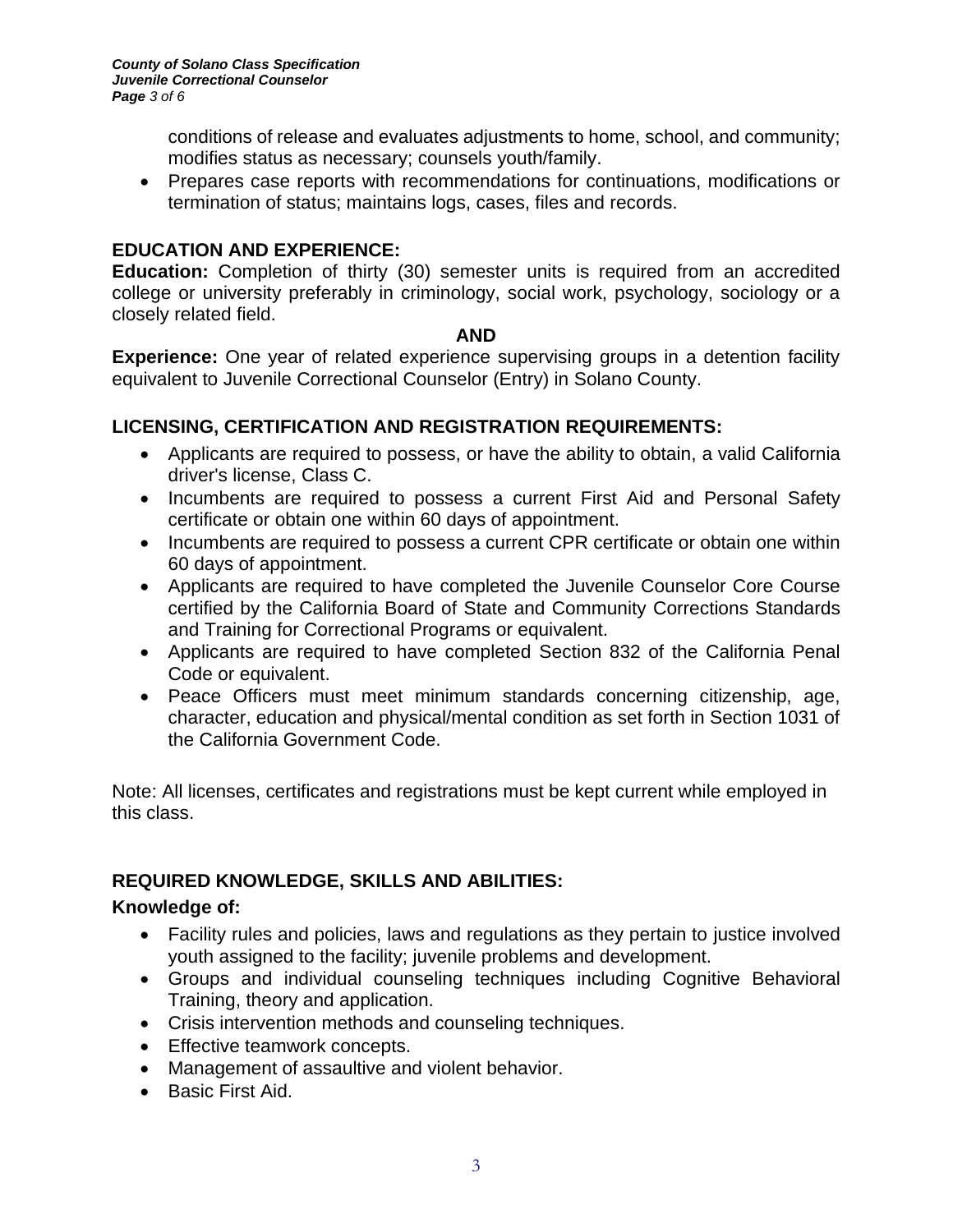- Applicable Penal Code, Health and Safety Code, Vehicle Code, Welfare and Institutions Code sections.
- Laws, rules and procedures of the juvenile justice system.
- English composition, spelling, grammar, vocabulary, and punctuation for both written and oral communications.
- Formats and uses of appropriate terminology for written communications such as narrative reports.
- Standard office procedures, practices, equipment, personal computers, and software.

### **Skills and/or Ability to:**

- Understand, interpret and apply applicable laws, regulations and policies governing juvenile detention program operations and use good judgement in their application. Comply with laws, regulations and professional practices governing juvenile detention program services and operations.
- Make decisions and independent judgments; determine the appropriate course of action in emergency or stressful situations.
- Communicate information and ideas clearly and concisely, both verbally and in writing.
- Communicate effectively with people, especially teenagers, of diverse socio-economic backgrounds and temperaments. Deal firmly and fairly with clients of various socio-economic backgrounds and temperaments.
- Establish and maintain cooperative working relationships with those contacted in the performance of required duties.
- Work with and speak to various cultural and ethnic individuals and groups in a tactful and effective manner.
- Understand program objectives in relation to departmental goals and procedures.
- Prepare a variety of written communications to include narrative and statistical reports.
- Maintain accurate records and document actions taken.
- Maintain confidentiality of records and information per pertinent laws/regulations.
- Perform a variety of technical and specialized tasks and functions in an independent, competent and timely manner.
- Interview people to ascertain motives or personal problems.
- Be aware of faces, incidents and location of assigned youth at all times; remember individuals, actions, statements made, and location of incidents.
- Use modern office equipment to include computers and related software applications.
- Operate and maintain a variety of hand and power tools and communication radios properly and safely.
- Apply physical restraints as necessary.
- Administer first aid and CPR.
- Operate a motor vehicle safely.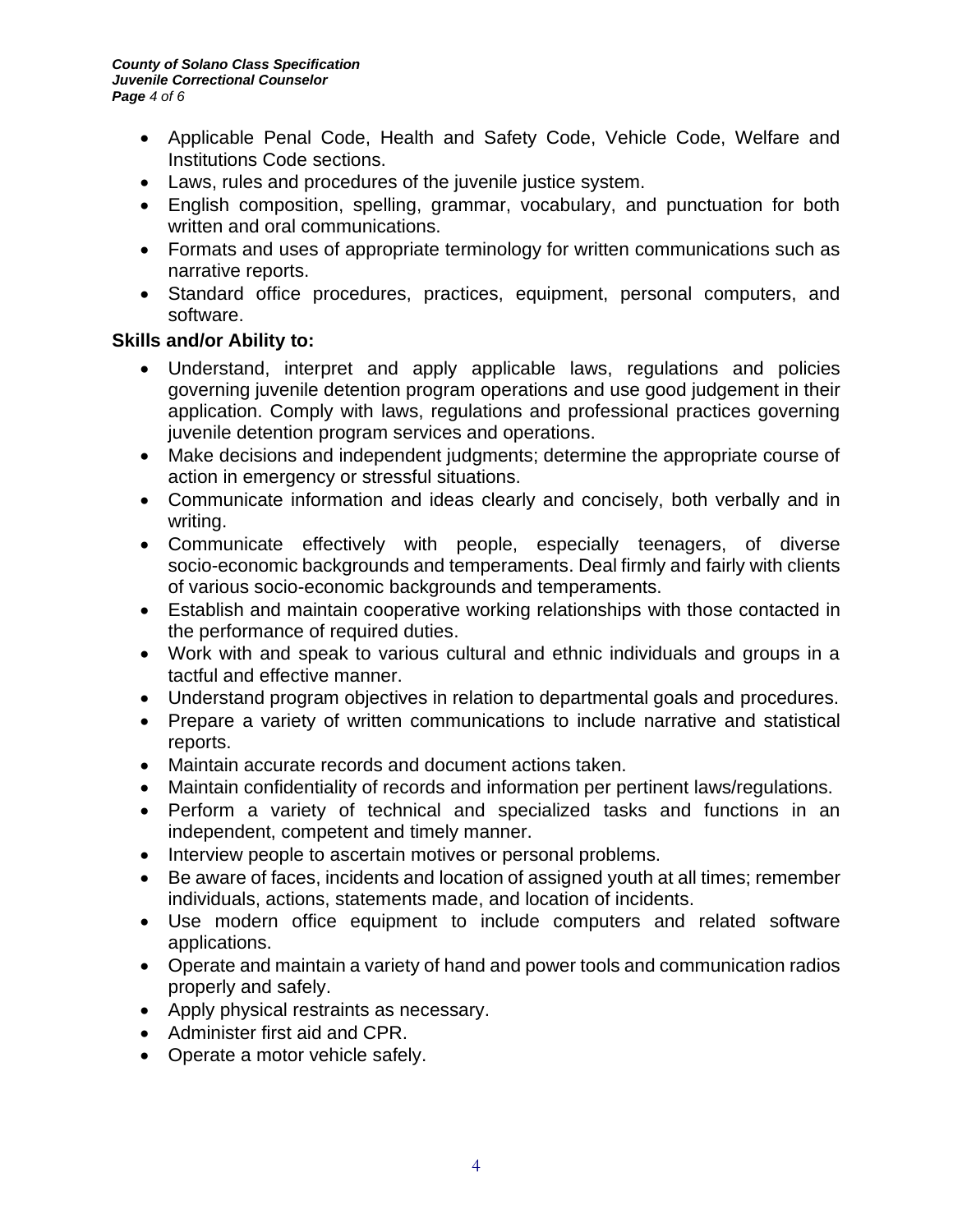### **PHYSICAL REQUIREMENTS:**

- Mobility and Dexterity: Positions in this class typically require stooping, kneeling, reaching, standing, walking, grasping, feeling (i.e., sense of touch), and repetitive motion for 50% of a typical shift but may be higher.
- Lifting, Carrying, Pushing and Pulling: Positions in this class require exerting up to 100 pounds of force occasionally, and/or up to 10 pounds of force frequently, and/or a negligible amount of force constantly to move objects. Occasionally may require physical restraint of youth including lifting and holding in excess of 100 pounds with assistance.
- Vision: Positions in this class require the employee to have close visual acuity, with or without correction, to prepare and analyze data and figures, view a computer terminal, read, etc. Positions in this class also require employees to have depth perception in order to operate a motor vehicle. Employees in this class must have the visual acuity to make observations of surroundings and must demonstrate color vision sufficient to distinguish colors in order to describe events in an accurate manner.
- Hearing/Talking: Positions in this class require the employee to perceive the nature of sounds at normal speaking levels with or without correction and have the ability to receive detailed information through oral communication. Positions in this class require the employee to express or exchange ideas by means of the spoken word. Detailed or important instructions must often be conveyed to others accurately, loudly, and/or quickly.

# **WORKING CONDITIONS:**

- Incumbents must be able to work in a restricted, sometimes hostile environment.
- Incumbents may be required to lift objects weighing more than 100 pounds with assistance.
- Employees in this class will be working in a detention facility environment and thus will be subject to exposure to communicable diseases, disruptive and confrontational people, potentially combative and violent people, intense noises, odors, and blood and other bodily fluids.
- Hours of Work: Incumbents may be required to work weekends, holidays, irregular hours, on-call, and after normal business hours.

### **OTHER REQUIREMENTS:**

- Pursuant to Title 15, Division 1 of the California Administrative Code incumbents are required to successfully complete a minimum of 24 hours of annual training.
- Must pass a physical exam and psychological exam as a condition of hire.
- Independent Travel: Incumbents are required to travel independently, for example, to attend meetings, trainings, classes and seminars and to transport juveniles.
- Background Checks: The County may conduct a background check and a reference check on candidates prior to appointment to a position within this class. The background check may include the State of California Department of Justice, the Federal Bureau of Investigation (FBI), the Child Abuse Central Index (CACI),